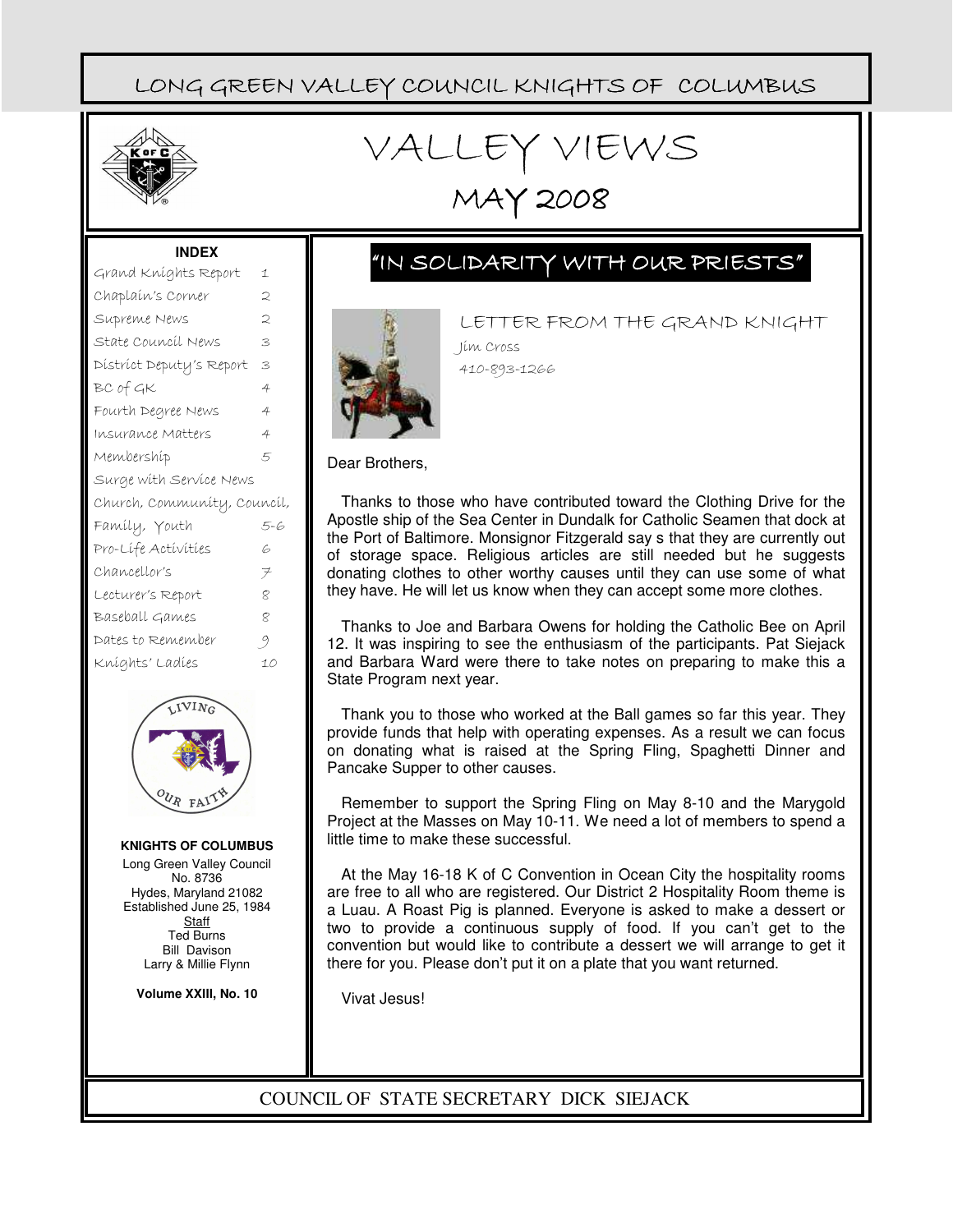

### **CHAPLAIN'S REPORT**

Fr. Willie Franken 410-592-6206 WFranken@archbalt.org

### Dear Brothers:

Happy Spring to all of you. As we continue to celebrate the Easter season, and the resurrection of the Lord, Jesus offers us many gifts to guide us on our journey of faith. May celebrates Mary, our Mother, the example of prayer, the power of the Holy Spirit, the revelation of God's unity in the Trinity, and the gift of the Eucharist. These marvelous gifts of our faith unite us to God and one another, preparing us for the great commission to which we are called.

This month, may we celebrate the gifts of the Eucharist, and each other as part of the Church. May we pray to Mary, our Mother, to inspire and protect us, our Holy Father, and our country.

In Christ, Fr. Willie

### **SUPREME COUNCIL NEWS**

Recently, Catholic Digest magazine asked a number of Catholic leaders, Supreme Knight Carl Anderson included, to share their thoughts on Pope Benedict XVI visit to the United States. Here is what he wrote:

"I think the Holy Father's visit is a great vote of confidence in the Catholic Church in the United States. Pope Benedict's visit in April, along with the visit of Vatican Secretary of State Cardinal Tarcisio Bertone at the Knights of Columbus convention in Tennessee last August, constitute a clear indication of the Holy Father's interest in, and affection for, the Catholic community here."

"The pope's message throughout his papacy has focused on love, hope and working to create a strong culture of life. I'm sure he will elaborate on those themes throughout his visit."

Pope Benedict is already educating the Knights on these central themes of his pontificate and Church renewal. In his greetings to our 125th Supreme Convention last August, he summoned us to greater "discipleship" and "service to society through acts of charity, care of the poor and the sick, and assistance to those in need of any kind, in the spirit of your founder, Father Michael J. McGivney."

At that same convention, Cardinal Bertone told us: "All of us must have faith in this Church to which we belong, and we must be proud to belong to this Church."

Historically, membership in our Order has been one of the primary ways a Catholic man could show pride in his faith. Let us reflect on that as we welcome the Holy Father to the United States. As we listen to his teachings, let us renew our confidence in our abilities as Knights of Columbus to serve the Church, our families, young people and the Holy Father, our bishops and priests.

#### **Vivat Jesus!**

### STATE REPORT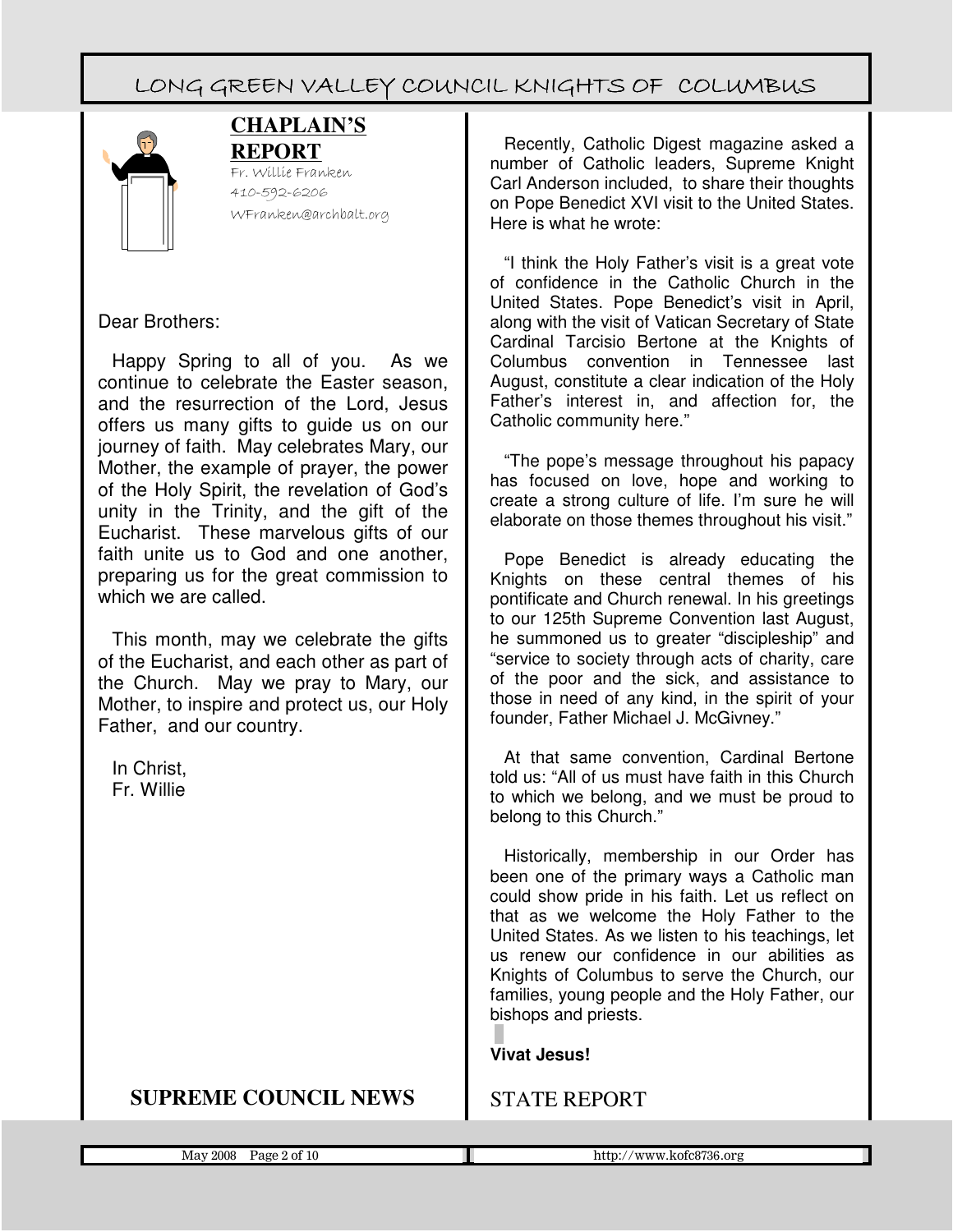### **Baseball Night with the Knights**

The Maryland State Council presents Knights of Columbus Day at Camden Yards on Friday June 13, 2008. The Orioles will be playing the Pittsburgh Pirates. Tickets are \$15 each, of which \$5 will be contributed to the Maryland State Council Scholarship Fund. Your Grand Knight has an order form or you can go to our website at: http://www.kofc-md.org /docs/ Orioles.pdf to download a copy. Ticket orders with payment in full must be sent to: Orioles, Attn.: Paul Stefano 333 West Camden St. Baltimore, MD 21201. If you have any questions or special needs, you can contact Paul Stefano at 410-547-6288 or pstefano@orioles.com. Orders must be received by Friday May 23rd. Game time is 7:05 PM.

### DISTRICT DEPUTY REPORT

Ed Colvin, District Deputy 2

Greetings Brothers,

The month of May is here and it is a busy one. Our State Convention is here, the Marigold Program, and many wonderful activities in our councils.

As we approach the convention and the election's which are especially important to us in particular. As we gather this election year, District Two will be honored as our Worthy Brother, Dick Siejack moves to the State Deputy's chair. It's been eight long years of night work and we look forward to working with him in support of his programs and those of our Order.

In past years the District Hospitality Room has been enjoyed by all. This year, we will be having a Luau, so bring your favorite Hawaiian shirt, put on that grass skirt, limber up your Limbo joints and kick your feet in the sand. I am requesting that everyone bring a dessert item for the hospitality room and one for the State Deputy Elect's Reception on Sunday at 1:00 PM in the Atrium of the Princess Royale. See you down the beach. Come celebrate with Dick and Pat.

Congratulations to our new Brother Knight's who took their First Degree on April 22nd. You gentlemen are the Knights of Columbus.

"Through Our Works of Charity, We Manifest the Lord's Presence."

Vivat Jesus

Baltimore Chapter Of Grand Knights E. Jere Jere Danaher, President, President, PGN, FDD, PFN Danaher2@verizon.net 410 426 8236

My Brothers All,

Spring has sprung, which means that the Spring Picnic to be held at the Gallagher Center on the 1<sup>st</sup> Saturday in June will soon be upon us. Please join us, we need your help! Call Dick Gordes to volunteer.

The next meeting with be held at McGivney council and the June meeting will be held at Long Green. Both meeting are held at 8:00 p.m., on the second Thursday of the Month. The June meeting will be the election of officers. Contact the nomination committee of Andy Bauer, E. Paul Jones or Ray Lowman if you would like to run for office.

E. Jere Danaher, Jr. PGK, FDD, PFN President BCGK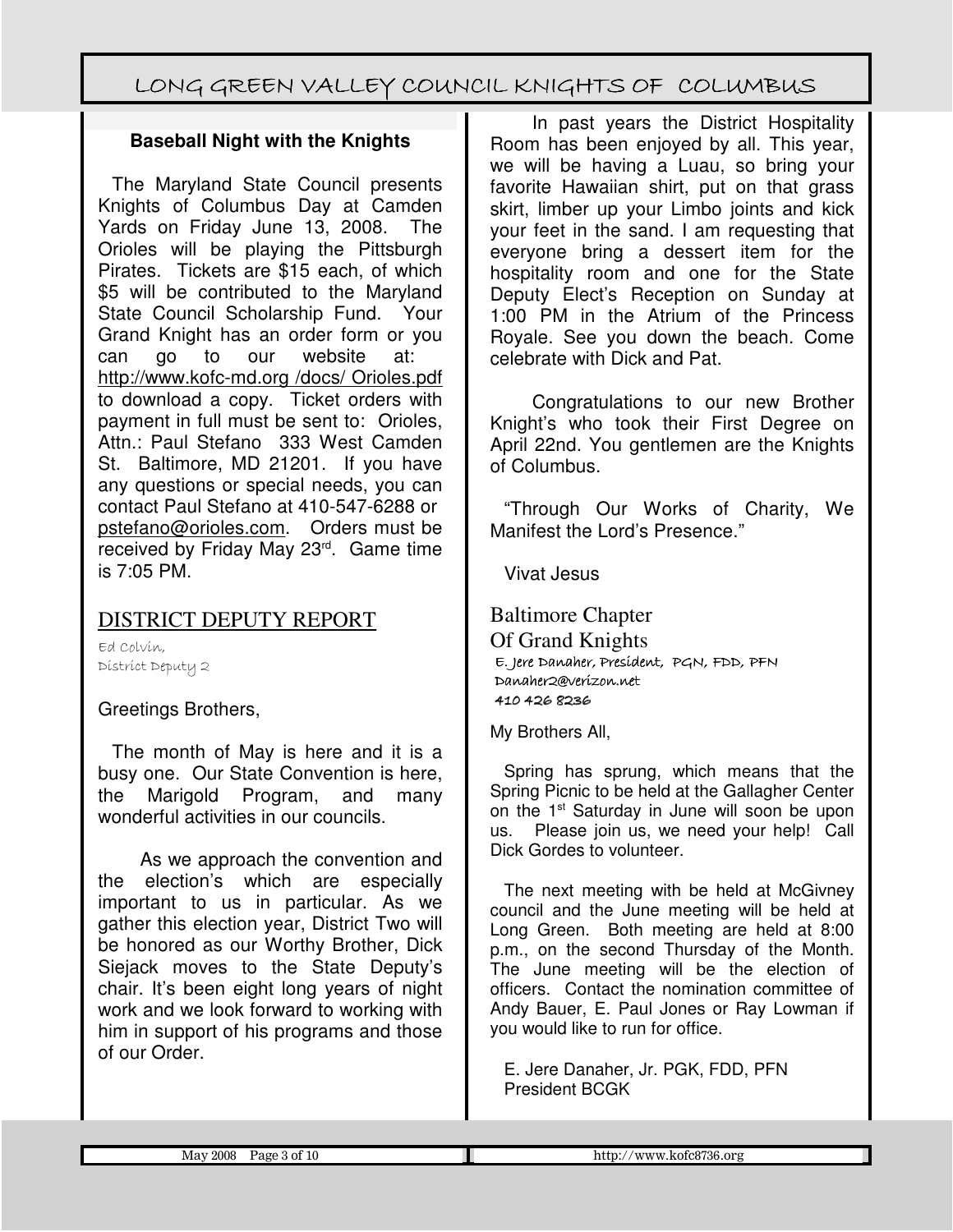### FOURTH DEGREE NEWS

Archbishop John Carroll Assembly 2378 Faithful Navigator Pete Fritz 410-692-5949 Pfritz@myfamilygateway.com

My Brother Knights:

#### **First of all I would like to congratulate all of our eight New Sir Knights:**

S/K Deacon Phillip G. Seneschal, S/K James W. Gosnell, Jr. from Mason/Dixon Council, S/K Jonathon C. Herpel. S/K Kenneth R. Reed from Fr. Maurice J. Wolfe Council, S/K Donald G. Hagner, G/K from Our Lady of Grace Council, S/K John L. Stansfeild from Long Green Valley Council, S/K James E. Stout and S/K Joseph F. Marcellino from Fr. O'Neill Council.

I would like to thank everyone that attended this years 4<sup>th</sup>. Degree Exemplification in Frederick, MD. I hope everyone had as much fun as I did. I would like to thank everyone who helped with the Hospitality Room. Thanks to all the ladies who brought up cakes.

We are accepting nominations for all elected offices for 2008/2009 year. If you are interested contact someone on the nominating committee, Glenn Wilmer, Michael Sallese or Chairman Brian O'Connor.

**May's meeting date had to be change because of the Md State Convention in Ocean City, the new date is:**

May  $22^{nd}$ .,  $2008$  – Regular meeting at Father Maurice Wolfe Council at 8:00 P.M. for the Election of Officers.

June  $19<sup>th</sup>$ ., 2008 – Regular meeting (Officers Casual) at Long Green Valley Council at 8:00 P.M..

July  $17<sup>th</sup>$ , 2008 – Regular meeting (Officers Casual) at Fr. O'Neill Council, 616 S Seminary Avenue, Lutherville, MD 21093., at 8:00 P.M.



### INSURANCE MATTERS

Tom White, FICF 410.581.1740 800.562.1882 TWKOFC@AOL.COM

### **FRATERNAL BENEFITS**

### **"Life Insurance is a Love Letter"**

You may think differently, but that is exactly what life insurance conveys to your family.

You want to provide for your family after you have gone in the same manner as when you were here, and life insurance makes this possible.

Through this love letter, you've assured your family that they won't have to lower their standard of living. You've assured your children's education, and if you planned well enough, you've assured your spouse that she will no longer need to work nor will she have to go to work to provide support for herself and children.

Even if you're already in retirement and your children are grown or there are no children at all, upon your death your spouse will generally lose about one third of the income generated when you were both alive. Life insurance is the least expensive way to create an instant estate. The full death benefit is available upon issuance of your policy.

Let's get together and I'll help you write that love letter.

Membership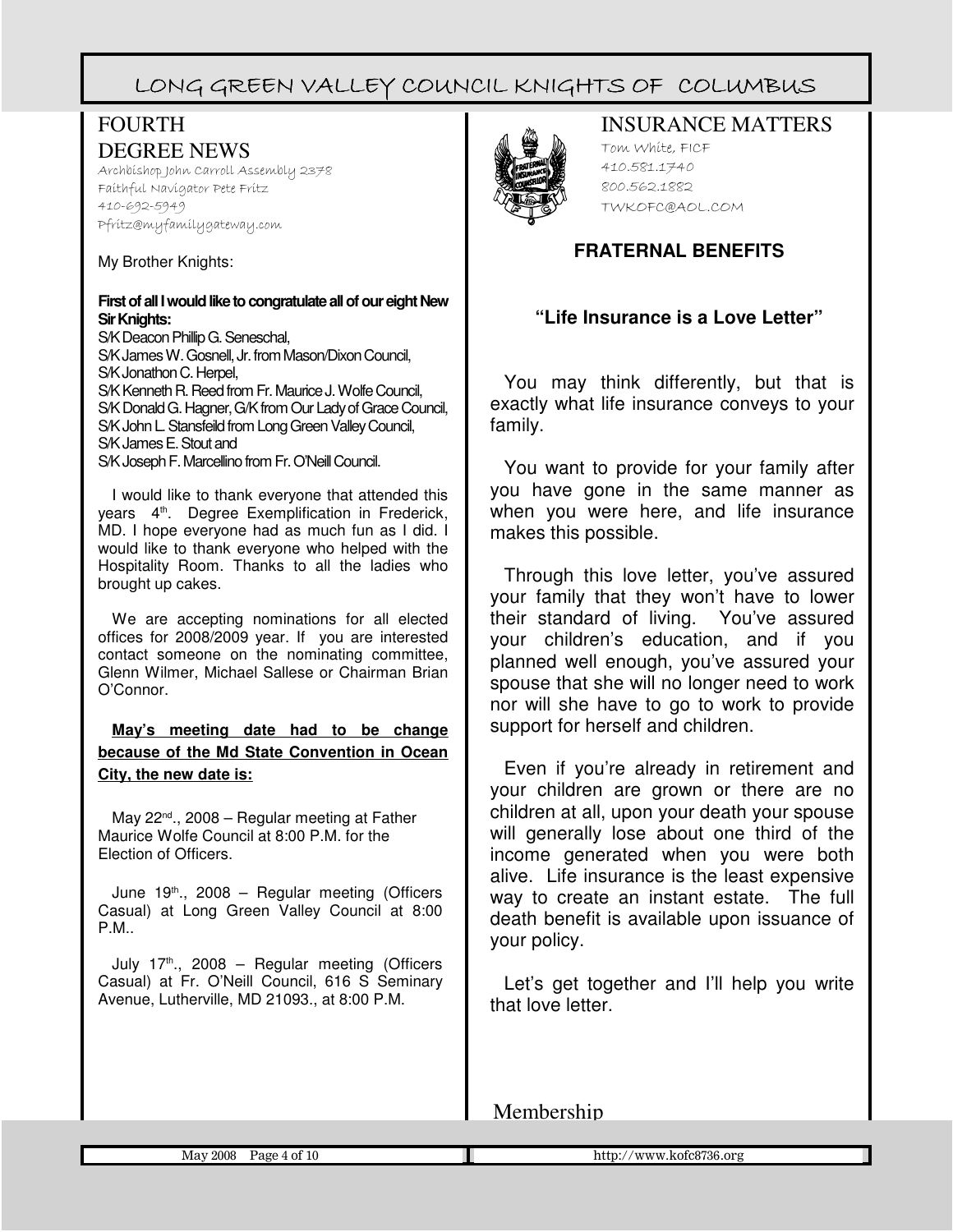Jim Schmidt, Sr, PGK 410-592-8891 snstrngjim@msn.com

#### Membership:

There will be a 2<sup>nd</sup> degree at Mason Dixon Council on May 22. The following members need their 2<sup>nd</sup> degree: Andy Amasia Gary Bowers ll Craig Dozier **Mark Ewing**<br>
Bill Glennon Mark Bollar James Milarcik<br>John Vendetti William Schammel<br>Tim Whitehurst Keith Creamer

Please contact me so we can get you in to take your degree. Jim Schmidt 410-592-8891

# **CHURCH ACTIVITIES**

John Stansfield 410-836-0862 ressq351@verizon.net

Help is needed for the Spring Fling, May 8-10. We will be distributing Marygolds at Masses on the weekend of Mother's Day, May 11. Help will be needed for that as well. Please call John Stansfield at 410-836-0862, or e-mail at ressq351@verizon.net

# **COMMUNITY ACTIVITIES**

Bob Renshaw, Director

410-592-8406

Mark your calendars for the Community Blood Drive on June 7 in the Church Hall. I realize that some Brothers are not as active in the Council as they may like to be. This is an opportunity to participate in an activity and help the community. It only takes an hour or so of your time on a Saturday morning. Invite your wife, neighbors and any children at least 18 years old. If you can help with the set up, registration, or in the canteen, fine. If not, at least make an appointment as a donor.

Some donors may be given an opportunity to make a double red blood cell donation. This process takes a little longer and involves removing red blood cells and returning the plasma back into the other arm. The reward is that these red cells are in demand for patients with Leukemia and other cancers.

Appointments and an offer to help can be made by calling Tom Zaegel at 410-557-4465.

#### **SPRING FLING**

Help is needed for the Spring Fling, May 8-10. As in the past, we will be manning the adult refreshment stand all three nights, as well as setting it up and tearing it down. If you can help, contact Jim Schmidt, SR at 410 592 8891. Also, for the Knights wives and Knights Ladies, The Knights' Ladies have been asked to, not only man the Bake Table at the Spring Fling, but bake 2 items if you can. You can e-mail Courtney Caine at ccaine16@hotmail.com or call (410 877-1902) if you can help. If you are unable to work at the fair, please still help by baking 2 items.

### **COUNCIL ACTIVITIES**

Jim Schmidt Jr.

We are calling on a few good men, women and children to help the Council on a small building project. We are looking at the weekend of June 7/8. The exact date will be determined by the first meeting in May. We will need help with removing siding and putting up new siding. Everyone with no skill to very skilled will be put to work. We can find a job for everyone. If you are interested in helping out please send me an e-mail  $(\text{imtrn@aol.com})$  or let me know. If you give me your name I will be able to keep you informed of any changes to the project.

Council clothes are on sale. Stop by at a meeting to see them. K of C license plates are still available. The cost is only \$35. Applications can be picked up at the meeting.

#### **Baseball**

We have finished our first two games of the season with 16 volunteers for opening day and 19 volunteers for the April  $18<sup>th</sup>$  game. Our next two games, which draw a large attendance with increased earnings for us, are against Boston. The first game, on May 14<sup>th</sup>, starts at 3:05 PM with gates opening at 1:05 PM and volunteers arriving between 11:00 AM and 11:30 AM, or whenever you can. The second game, on May 30<sup>th</sup>, starts at 7:05 PM with volunteers arriving between 3:00 PM and 3:30 PM, or later. Sign up at the next council meeting or call Bob Dee at 410-592-5762 or E-mail me at cavaliers2@att.net.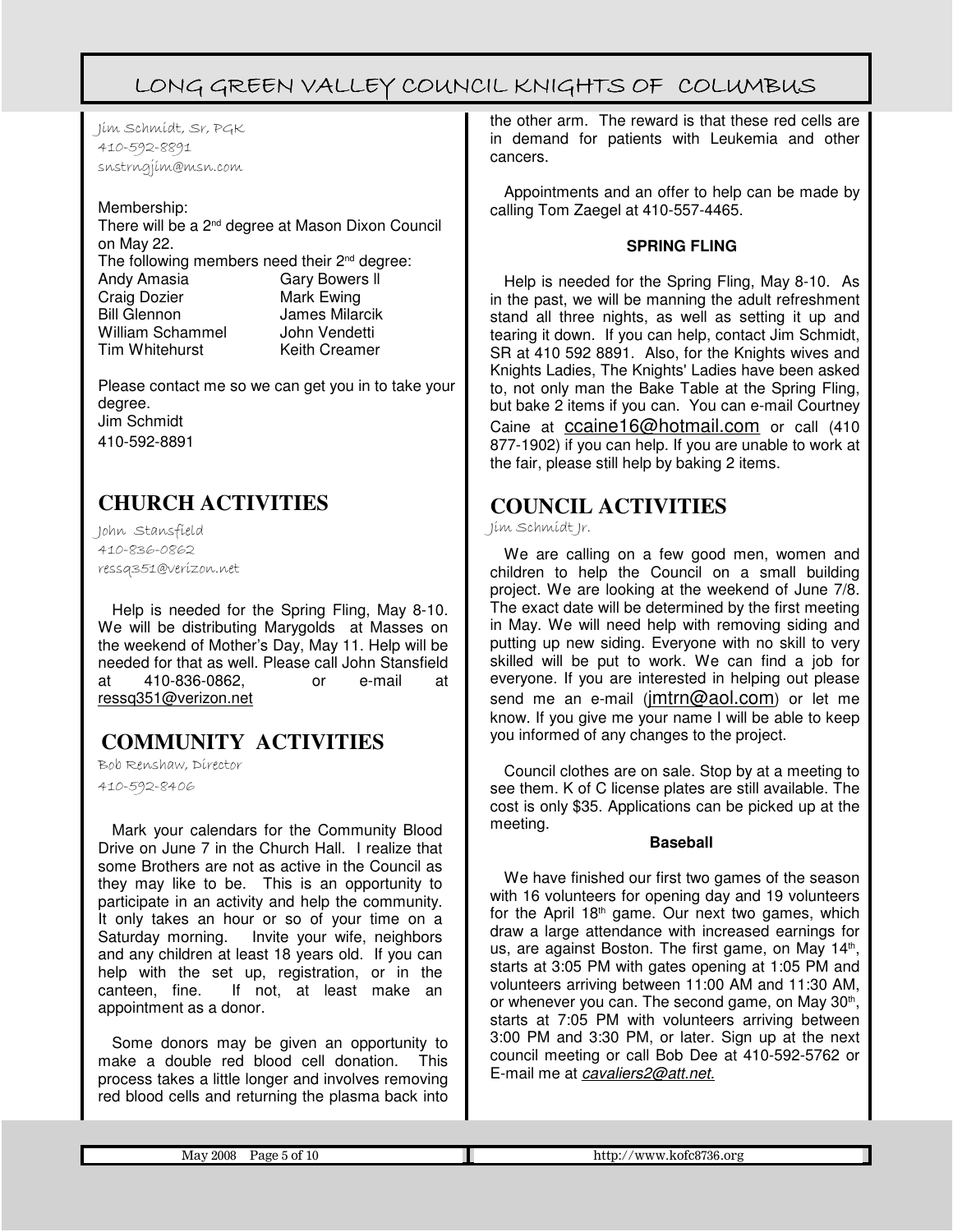Thanks to those who worked the first two games; Denis Biscoe, Barbara Caine, Courtney Caine, John Caine, Jim Cross, Larry Daniels, Bill Davison, Peg Dee, Bill Ensor, Joe Kerins, Pat Martino, John Mayni, Carroll McComas, Charles McLeod, Mike Naumann, Tom Rowan, Willie Schammel, Jim Schmidt Jr., Jim Schmidt Sr., John Schmidt, Bill Seibert, and Tom Zaegel. Please let me know if I inadvertently left any one off the list of those who worked. I do apologize for doing so.

Bob Dee

### **FAMILY ACTIVITIES**

Charles J. Valle 410-666-1169

> FAMILY OF THE MONTH Richard Siejack

Dick and his wife Pat have been selected as Family of the Month for April, 2008. Dick and Pat have been married for 44 years. They are the proud parents of two sons Rick and Kevin and one daughter Tricia. Rick, Kevin and Tricia have been very supportive of their parents' participation in the Knights Of Columbus.

Dick owned his own Insurance Company and persuade this vocation for 25 years. Dick and Pat have volunteered for many council activities. Dick was a charter member of our council since 1984 and was our Grand Knight and held many other council positions. Dick has been appointed to many State positions namely State District Deputy, State Member Director. In 2000 was elected as State Warden and held it for two years and then was elected and held the following State positions for 2 years; State Advocate, State Treasurer, State Secretary and will be elected in May as State Deputy of the Maryland State Council.

We are proud of this family and are blessed to have Dick in our council.

# **YOUTH ACTIVITIES**

Chris Phillips, Director 410-592-5337 Chris.phillips@liebert.com

#### **Rocket Launch**

The new shipment of rockets has just arrived. Our Council will plan a Rocket Launch in the next couple of months. As we have received a small response from the school in the last few years, we will be expanding it by advertising in the parish bulletin this year. Watch your bulletins!

The date has been set to Sunday June 1<sup>st</sup> at 2 PM. This will give us time to advertise and distribute the rockets, and avoid conflicts with the Spring Fling. We also needed to await the new rocket engines, which were shipped separately.

We have some members of the Council who are interested in shooting off a rocket as well. If you are interested in obtaining the larger rockets, they are available at www.questaerospace.com.

We should have 60 rockets for this year's launch available. If you have a youth group that may be interested in building the rockets, please contact me at 410-592-5337.

### PRO-LIFE ACTIVITIES

Jim Cross 410-893-1266

We will distribute marigolds to Mothers on Mothers Day at all the Masses May 10-11. This is part of the Marygold Project to support Pro-Life.

 Please pray the rosary during May especially for the election of federal, state and local candidates that respect life. The Presidential Primaries are winding down and the candidates all need to be inspired to change their attitudes. Pray that God will speak to their hearts and lead them.

On a more cheery note I will again recommend taking your young ones to see "Horton hears a Who". Hollywood produced a Dr. Suess children's movie without realizing the implications of the phrase "A PERSON'S A PERSON, NO MATTER HOW SMALL". Pro-Life advocates jumped on this because of the Pro Choice claim that person hood doesn't begin until birth occurs. Now the movie calls that into question. Even children will consider that a little speck, that you can't see but now it exists, should be regarded as worthy of protection.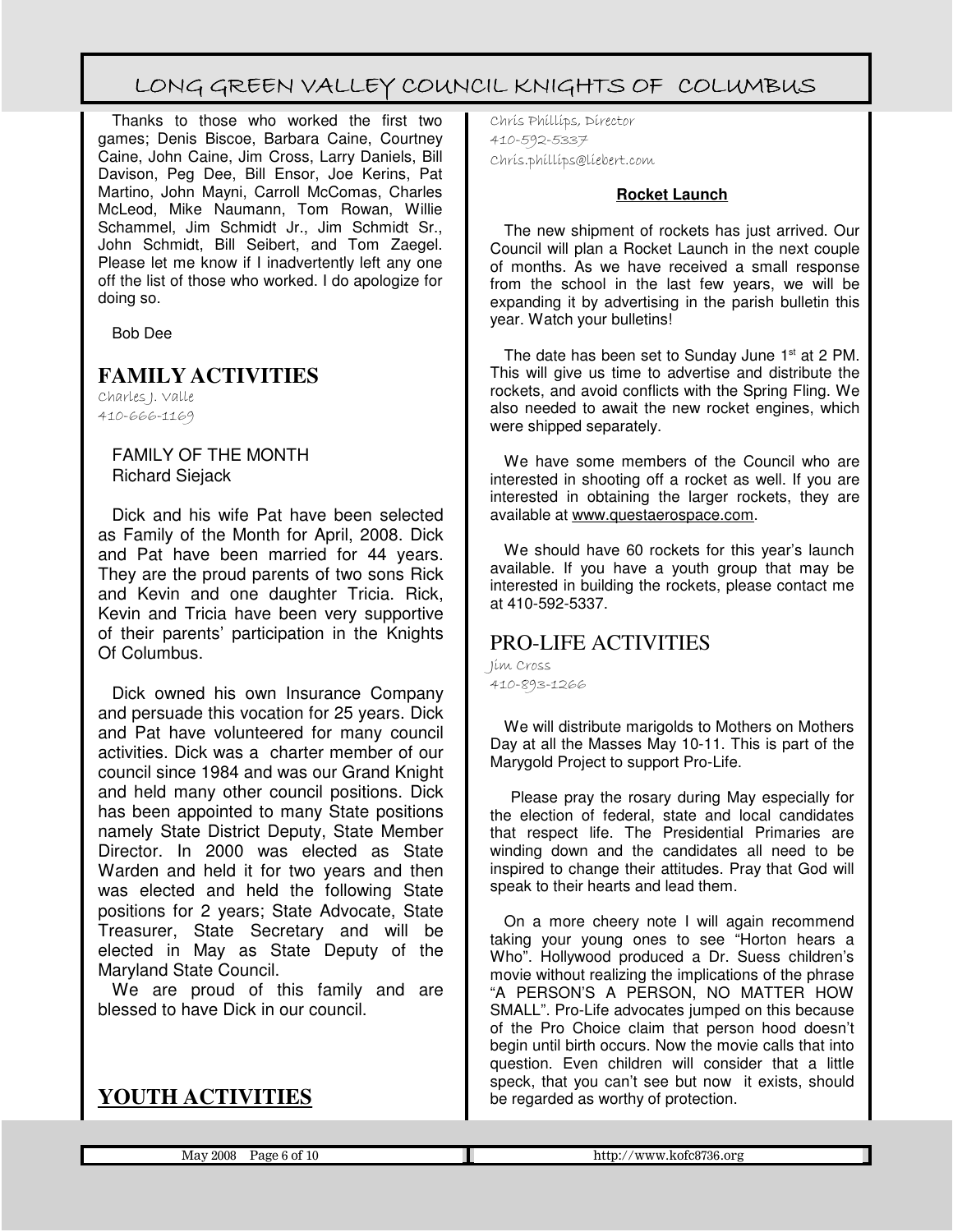Keep on praying. Our prayers may be answered in ways that we can't imagine.

### **MAY BIRTHDAYS**

| John Robinson          |    |
|------------------------|----|
| Don Temple             | 3  |
| <b>Ed Marciniak</b>    | 4  |
| Denis Biscoe           | 5  |
| Jim Schmidt, Jr.       | 5  |
| Chris Rossi            | 7  |
| <b>Gary Bowers</b>     | 9  |
| Pete Stankoski         | 9  |
| <b>Frank Huebler</b>   | 12 |
| <b>Bill Vogt</b>       | 17 |
| <b>Bill Buckingham</b> | 19 |
| Glenn Dodson           | 20 |
| Ken Pellatiro          | 22 |
| Bob Infussi            | 25 |
| Jamie Palmisano        | 25 |
| <b>Ed Dalton</b>       | 28 |
|                        |    |

# **CHANCELLOR'S REPORT**

Bob McGraw Work 410-887-1828 Cell 443-299-7732 E-mail rsmcgraw@verizon.net

Feel free to contact me if you know of any brother or family member that is need of prayers.

Please continue to pray for the following:

#### **Brothers:**

Fr. Jack Collopy Alan Woodman Dick Spinner Vince Wheeler John Robinson Norm Bronzert Charles Crogan George Fitzpatrick William Seibert Matthew Maguire Francis Huebler Ross Galeano Tim Calvert Pop Stritzinger Mike Talipan

#### **Relations:**

Stan Gibson, Brother of Brother Samuel Gibson Kevin Landefeld, Son of Brother George Landefeld

Kim Schlee, Daughter of Brother John Schlee Donna Schott, Niece of PGK Jim Schmidt Sr. Norma Ventura, Wife of Brother John Ventura Leonard Scheno, Brother of Jim Scheno Ann Hughes, Mother-in-law of Brother Joe Wenderoth Faith Rowland, Granddaughter of Brother Bill Loeffer Mary Renshaw, Wife of Brother Bob Renshaw Michelle Kanotz Birdsall, Daughter of Brother Bill Kanotz Marilyn Carr, Wife of Brother Ronald Carr, Sr.

Vincent Crogan, Brother-in-law of Brother George Landefeld

Phyllis Rowan, Mother of Brother Thomas Rowan

#### **Deceased**

Fred Christman, Father-in-law of Brother John Lindung Joan Kozel, Sister of Brother Jim Schmidt Sr.

### **LECTURER'S REPORT**

Joe Wenderoth 410-592-9718 Home 410-682-1366 Work

joew03@hughes.net

The May Lecturer program introduced spokesmen for three charities. Our Council contributes to Maryland Special Olympics, Maryland School for the Blind, and Camp Glow. It is always a pleasure to see the rewards of the effort put forth by the order and to support these programs that affirm life.

The mission of Special Olympics is to provide year-round sports training and athletic competition in a variety of Olympic-type sports for persons eight years of age and older with intellectual disabilities, giving them continuing opportunities to develop physical fitness, demonstrate courage, experience joy and participate in a sharing of gifts, skills and friendship with their families, other Special Olympics athletes and the community. http://www.somd.org/

The Maryland School for the Blind (MSB) is a private, nonprofit school dedicated to educating children and youth from infancy to age 21 who are blind, visually impaired, and multiply disabled. Each year, the school serves more than 800 students throughout the state. http://www.mdschblind.org/

Camp GLOW (God Loves Our World) is a week-long residential summer camp for adults with developmental disabilities held at the Monsignor O<br>Dwyer Retreat Center in Sparks, MD. Center in Sparks, http://www.archbalt.org/evangelization-catechesis/spe cial/camp-glow.cfm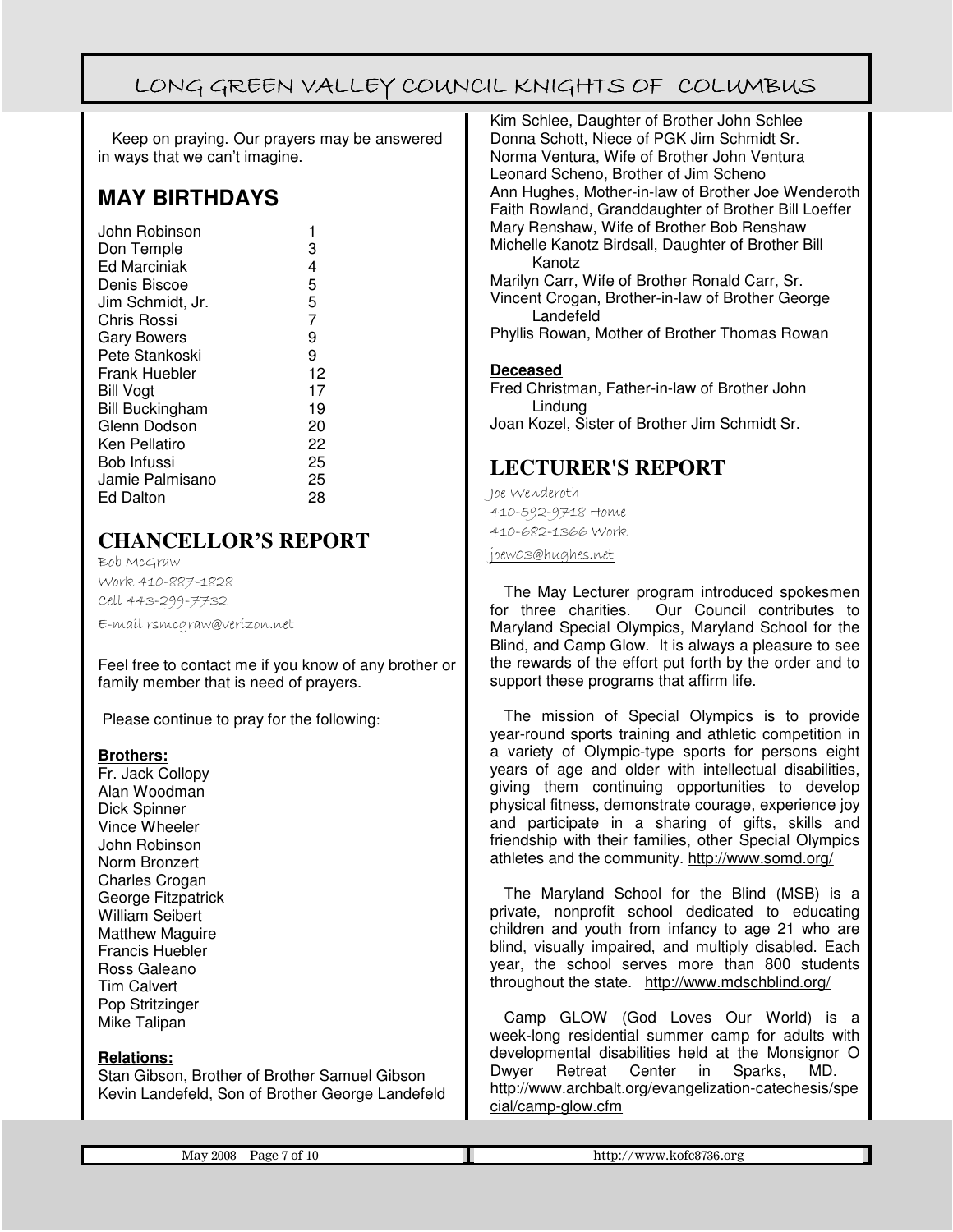Note that we may plan a visit to Camp Glow in June or July. Stay tuned.

 $\overline{a}$ Lecturer Puzzle Contest: Submit an entry for a chance at the \$1,000 prize (if you get the lucky scratch off ticket). Try your hand at the May puzzle "Divide to Unite". You can e-mail or snail mail answers to the Lecturer. The Knight's Ladies continue to be invited to compete. Best score<br>wins. Ties resolved by random drawing. Ties resolved by random drawing. Congratulations to George and Marion Landefeld, winner of the April puzzle contest.

#### **May Puzzle: Divide to Unite**

**Think of a word that means "unite". Insert the letter L somewhere within it and you'll get a new word that also means "unite". What are the words?**

Good luck. Send responses by e-mail or snail mail PO Box 9779, Baldwin 21013.

Please follow the LGVC web site www.kofc8736.org for electronic copies of the newsletters which include the much anticipated Lecturer's puzzle contest. In the future you will find all the puzzles AND past puzzle answers! I know you can't wait.

### **CONGRATULATION**

#### Barbara Owens

Long Green Valley Council would like to congratulate Barbara Owens for educating the children of the Archdiocese of Baltimore for 40 years. Barbara was recognized by the Archdiocese at the Teachers' Award Banquet held on April 10.

### ELECTION OF OFFICERS

Grand Knight, Jim Cross, has appointed Past Grand Knights Paul Weber, Mike Sallese and Jim Schmidt, Sr. to serve as this year's nominating committee for the election of officers to be held on May 27, 2008.

The elected offices are Grand Knight, Deputy Grand Knight, Chancellor, Warden, Treasurer, Recorder, Advocate, Guards, Trustee and two alternates to the 2009 Maryland State Council Convention. The Chaplain and the Lecturer are appointed by the Grand Knight. The Financial Secretary is appointed by the Supreme Knight.

The nominating committee presents the following nominations for the 2008-2009 fraternal year:

| <b>Grand Knight</b>                  | J. Robert Dee, Sr.         |
|--------------------------------------|----------------------------|
| Deputy Grand Knight Joe L. Wenderoth |                            |
| Chancellor                           | Robert S. McGraw           |
| Warden                               | Thomas P. Rowan, Sr.       |
| Treasurer                            | Thomas D. Zaegel           |
| Recorder                             | J. Robert Elliott          |
| Advocate                             | James F. Schmidt, Sr., PGK |
| Guards                               | Peter J. Stankoski         |
|                                      | Joseph M. Kerins           |
|                                      | Randall S. Keiser          |
| Trustee (3 years)                    | James M. Cross, GK         |
| 1 <sup>st</sup> Alternate            | Michael J. Sallese, PGK    |
| 2 <sup>nd</sup> Alternate            | A. Paul Weber, PGK         |

Nominations remain open for any of the elected offices. All nominees must be a Third Degree Knight in good standing and agreeable to serve for the upcoming fraternal year. Anyone interested in being nominated for an office should contact Mike Sallese at 410-836-0862, Jim Schmidt, Sr. at 410-592-8891 or Paul Weber at 410-879-0558. Nominations will also be accepted from the floor on election night, May 27, 2008.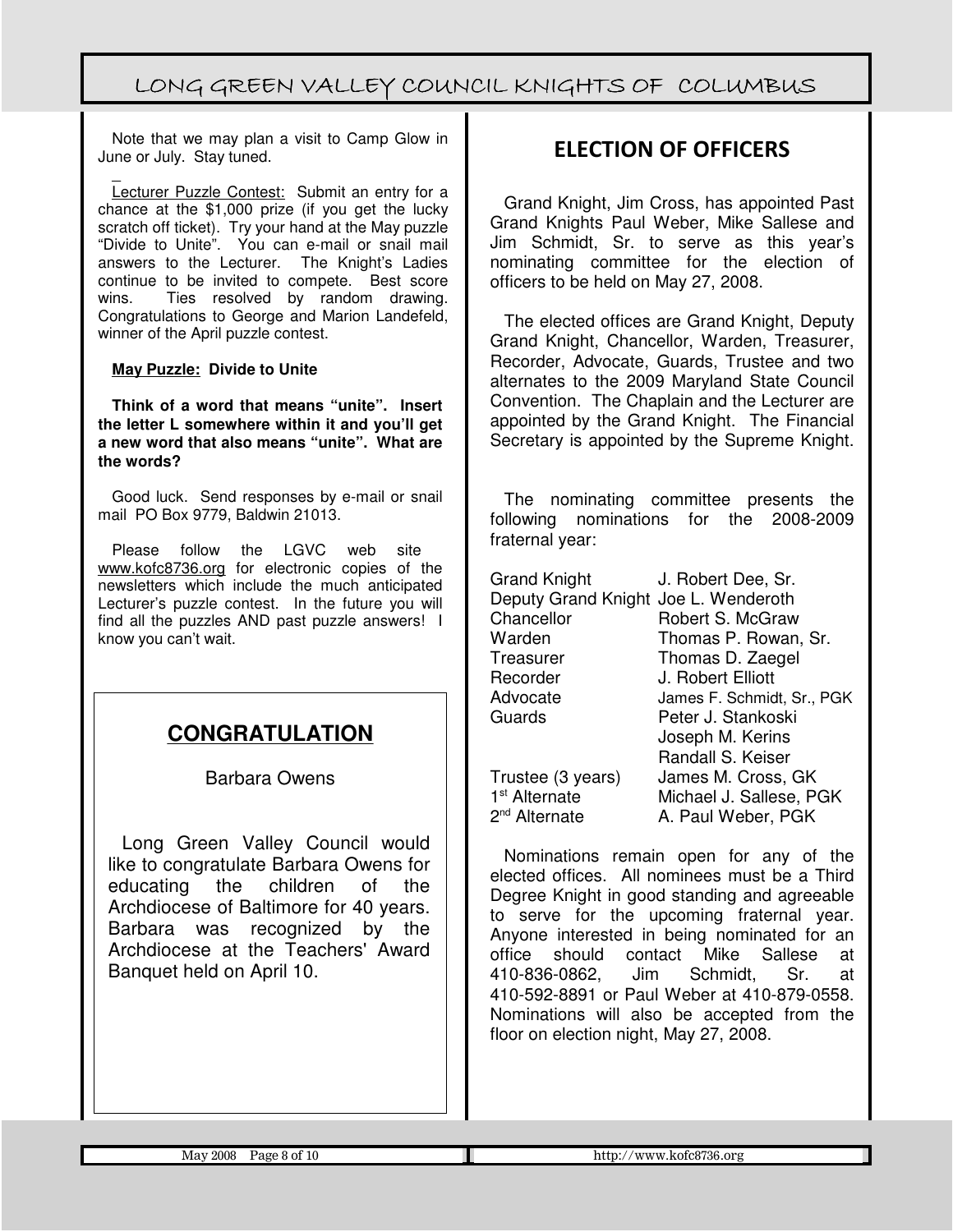# **DATES TO REMEMBER**

| DATE      | <b>DAY</b>  | TIME    | <b>ACTIVITY</b>                  | <b>LOCATION</b>                 |
|-----------|-------------|---------|----------------------------------|---------------------------------|
|           |             |         | <b>MAY</b>                       |                                 |
| 01        | Thurs.      | 6:45 PM | <b>Council Officers Meeting</b>  | Council Home                    |
| 06        | Tues.       | 7:00 PM | Knights Ladies                   | Council Home                    |
| 08        | Thurs.      | 8:00 PM | <b>BCGK</b> meeting              | Fr. McGivney Council            |
| $8 - 10$  | Thurs.-Sat. |         | Spring Fling                     |                                 |
| $10 - 11$ | Sat./Sun.   |         | <b>Masses Marygold Project</b>   | St. Johns Church                |
| 13        | Tues.       | 8:00 PM | <b>Business Meeting</b>          | Council Home                    |
| 14        | Wed.        | 3:05 PM | <b>Baseball Game-Red Sox</b>     | <b>Camden yards</b>             |
| $16 - 18$ | Fri./Sun.   |         | <b>Maryland State Convention</b> | <b>Ocean City</b>               |
| 22        | Thurs.      | 8:00 PM | <b>ABJC Meeting</b>              | Fr. Wolfe Council               |
| 27        | Tues.       | 8:00 PM | <b>Council Elections</b>         |                                 |
| 27        | Tues.       | 8:00 PM | Social Meeting                   | Council Home                    |
|           |             |         |                                  |                                 |
| 30        | Fri.        | 7:05 PM | <b>Baseball Game-Red sox</b>     | Camden yards                    |
|           |             |         | <b>JUNE</b>                      |                                 |
| 03        | Tues.       | 7:00 PM | Knights Ladies                   | Council Home                    |
| 05        | Thurs.      | 6:45 PM | <b>Officers Meeting</b>          | Council Home                    |
| 7/8?      | Weekend     |         | <b>Construction Project</b>      |                                 |
| 10        | Tues.       | 8:00 PM | <b>Business Meeting</b>          | Council Home                    |
| 12        | Thurs.      | 8:00 PM | <b>BCGK Meeting</b>              | Long Green Valley Council       |
| 13        | Fri.        | 7:05 PM | <b>Baseball Game-Red Sox</b>     | <b>Camden Yards</b>             |
| 19        | Thurs.      | 8:00 PM | <b>ABJC Meeting</b>              | Long Green Valley Council       |
| 19        | Thurs.      | 7:05 PM | <b>Baseball Game-Red Sox</b>     | <b>Camden Yards</b>             |
| 24        | Tues.       | 8:00 PM | Social Meeting                   | <b>Council Home</b>             |
| 29        | Sun.        | 7:30 AM | <b>Fifth Sunday Mass</b>         | St. Johns Church/Sunshine Grill |